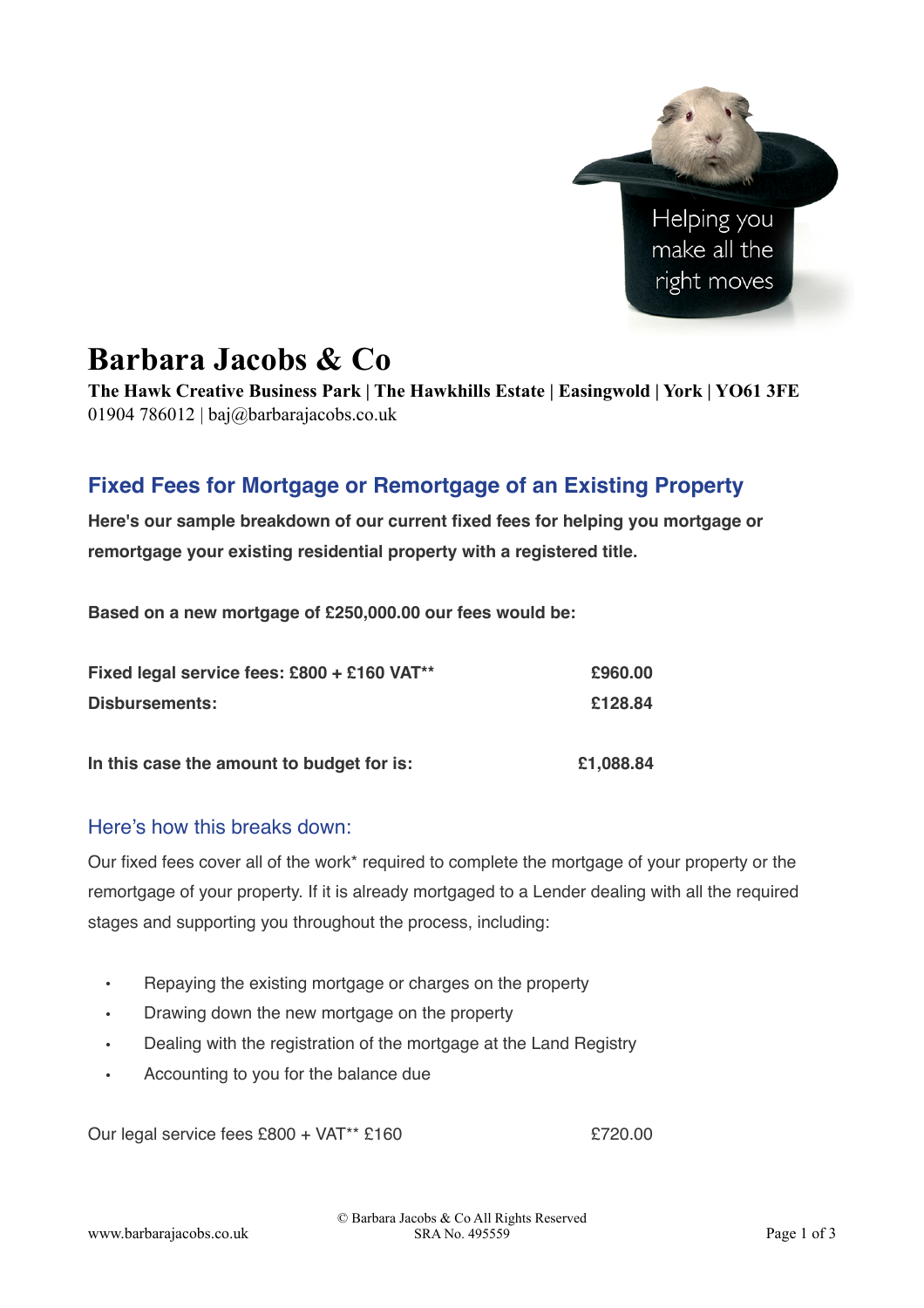In addition there are disbursements. These are what you have to pay to a third party like the search providers, the Land Registry and the UK Government. For this example the disbursements are likely to be:

| $\sqrt{\phantom{a}}$ Office copy entries from the Land Registry | £9.00   |
|-----------------------------------------------------------------|---------|
| $\sqrt{\phantom{a}}$ Electronic money transfer fee              | £21.00  |
| $\sqrt{\phantom{a}}$ Case management fee                        | £23.00  |
| $\sqrt{P}$ Pre-completion searches                              | £7.00   |
| $\sqrt{}$ Local Search indemnity estimated                      | £28.84  |
| $\sqrt{\phantom{a}}$ Land Registry fee                          | £40.00  |
|                                                                 |         |
| Total cost of disbursements                                     | £128.84 |

During the transaction there may be other payments to be made, including obtaining copy planning documents from the Local Authority, duplicate FENSA certificates or GAS SAFE certificates or indemnity policies for breaches of matters on the title or statutory requirements and if the property is leasehold the serving of notices on the Freeholder and or the Management Company. The need and the cost of these will be advised during the transaction.

### Stuff you should know…

We will handle the payment of any disbursements on your behalf, that's why we will request the money from you at the outset of every transaction.

The time it takes to complete any sale transaction will vary given your unique circumstances. A timescale 4 weeks is often quoted from the time of instructing us in connection with the remortgage and the time of completion of the new mortgage. However this can vary widely depending on how promptly the new mortgage offer is issued by the Lender.

## The mortgage journey…

- You ask us to act on your behalf (your instruction) and we give you initial advice and confirm the legal fees and disbursements for your transaction.
- The receipt from you of all the forms that we have requested you complete.
- We obtain a copy of the title from the Land Registry.
- We obtain a redemption figure from the Lender of the existing mortgage for information purposes only.